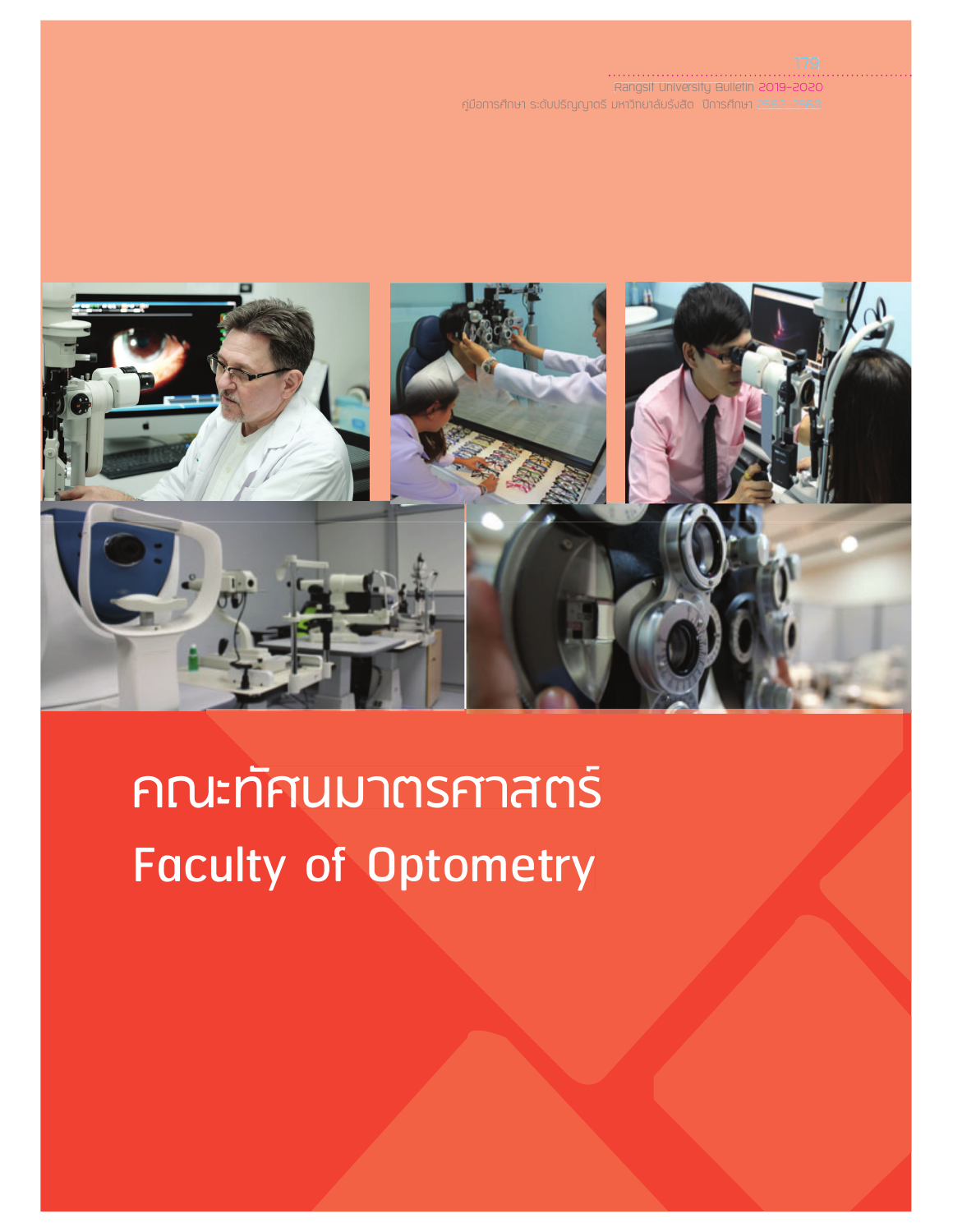# **Faculty of Optometry**



# แพทย์หญิงวัฒนีย์ เย็นจิตร คณบดี

#### คณวฒิ

- แพทยศาสตรบัณฑิต จุฬาลงกรณ์มหาวิทยาลัย
- Diplomate, American Board of Ophthalmology, St. Clare's Hospital and Health Center, New York, U.S.A.
- Fellow (Retina) St. Clare's Hospital and Health Center, New York, U.S.A.
- Fellow (Retina) University Hospital of Iowa, Iowa, U.S.A.
- Fellow (Glaucoma) New York Eye and Ear Infirmary, New York U.S.A.
- Certificate Epidemiology and Biostatistics, Johns Hopkins University, Maryland, U.S.A.
- หนังสืออนุมัติ สาขาจักษุวิทยา ราชวิทยาลัยจักษุแพทย์ แห่งประเทศไทย
- หนังสืออนุมัติ สาขาเวชศาสตร์ครอบครัว แพทยสภา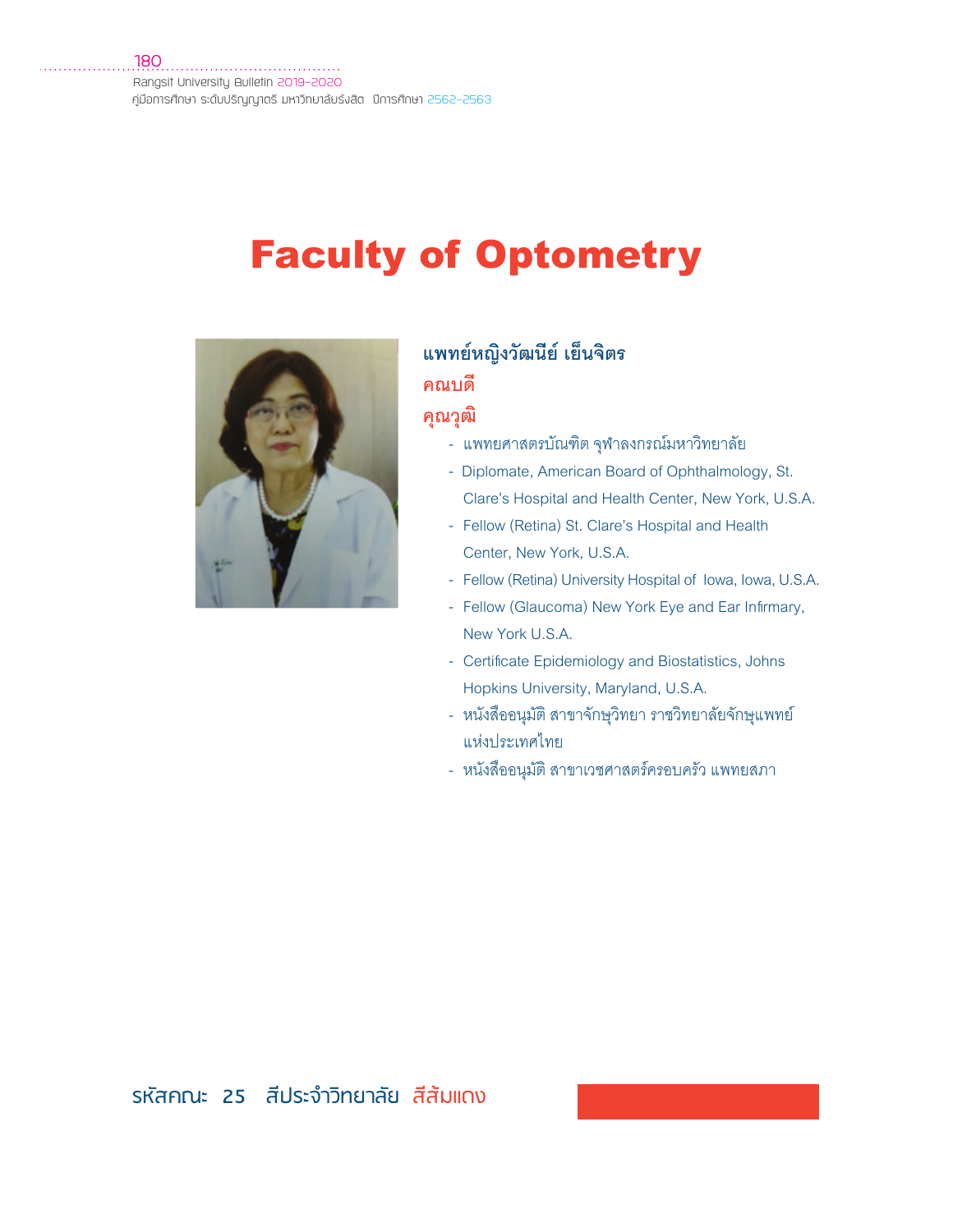# ้สาขาวิชาทัศนมาตรศาสตร์ **Optometry**

| ชื่อปริญญา | : ทัศนมาตรศาสตรบัณฑิต | ทศ.บ. |
|------------|-----------------------|-------|
|            | : Doctor of Optometry | O.D.  |

### ปรัชญา

หลักสูตรทัศนมาตรศาสตรบัณฑิต มหาวิทยาลัยรังสิต มีวัตถุประสงค์เพื่อผลิตบัณฑิต ที่มี คุณธรรม จริยธรรม มีความรู้ความสามารถทางวิชาการระดับมาตรฐานสากล สามารถประกอบวิชาชีพ ้ ทัศนมาตรในการตรวจวินิจฉัย รักษาแก้ไข และฟื้นฟูความผิดปกติของสายตา โดยการใช้แว่นสายตาหรือ เลนส์สัมผัส รวมทั้งการฝึกบริหารกล้ามเนื้อตา และสามารถป้องกันการสูญเสียสายตาจากสาเหตุสายตาผิด ี ปกติ นอกจากนี้ยังฝึกสอนให้บัณฑิตสามารถคิดและวิเคราะห์อย่างเป็นขั้นตอนตามระบบจนสามารถแก้ไข ้ ปัญหา และมีความเป็นผู้นำที่มีมนุษย์สัมพันธ์ดี ทำงานร่วมกับผู้อื่นได้อย่างมีประสิทธิภาพ และสามารถ ถ่ายทอดความรู้ ความสามารถให้แก่ผู้ร่วมงานทุกระดับ ประการสุดท้ายคือบัณฑิตทัศนมาตรศาสตร์จะต้อง เป็นผู้ใฝ่เรียนรู้ สามารถสืบค้นข้อมูลโดยใช้เทคโนโลยีแผนปัจจุบัน มีการพัฒนาความรู้ความสามารถอย่าง ต่อเนื่อง มีส่วนร่วมในการวิจัย และ พัฒนาขีดความสามารถ ในการประกอบวิชาชีพทัศนมาตร และยึดมั่น ในจรรยาบรรณวิชาชีพ รวมทั้งเป็นผู้ยึดมั่นในการปกครองระบบประชาธิปไตย ร่วมกับการมีธรรมะในการ <u> ปกครคง</u>

### ความสำคัญ

หลักสูตรทัศนมาตรศาสตรบัณฑิตต้องการผลิตบุคลากรวัดและตัดแว่นสายตา รวมทั้งประประกอบ เลนส์สัมผัสที่มีคุณภาพมารับใช้สังคมไทย ซึ่งมีปัญหาสายตาผิดปกติจำนวนมากและยังขาดแคลนบุคลากร ้เฉพาะทางเพื่อให้บริการ ให้สามารถครอบคลุมประชากรทุกกลุ่มอายุ และทุกสาขาอาชีพ ด้วยแว่นตาและ ้เลนส์สัมผัสที่มีคุณภาพและมีราคาเหมาะสม รวมทั้งสามารถคัดกรองโรคตา ส่งเสริมสุขภาพตาและให้คำ แนะนำได้อย่างเหมาะสม

# วัตถุประสงค์ของหลักสูตร

บัณฑิตของคณะทัศนมาตรศาสตร์ จะมีคุณลักษณะดังนี้

- 1. มีคุณธรรมจริยธรรม และเจตคติ อันดีงามต่อวิชาชีพ หน้าที่ของตนเอง และต่อสังคม
- 2. มีความรู้พื้นฐานทางทัศนมาตรในการวิเคราะห์สภาพสายตาที่ปกติ และผิดปกติได้
- 3. มีความรู้พื้นฐานในโรคตาที่พบบ่อยในชุมชนที่มีผลต่อการมองเห็น และการวัดสายตา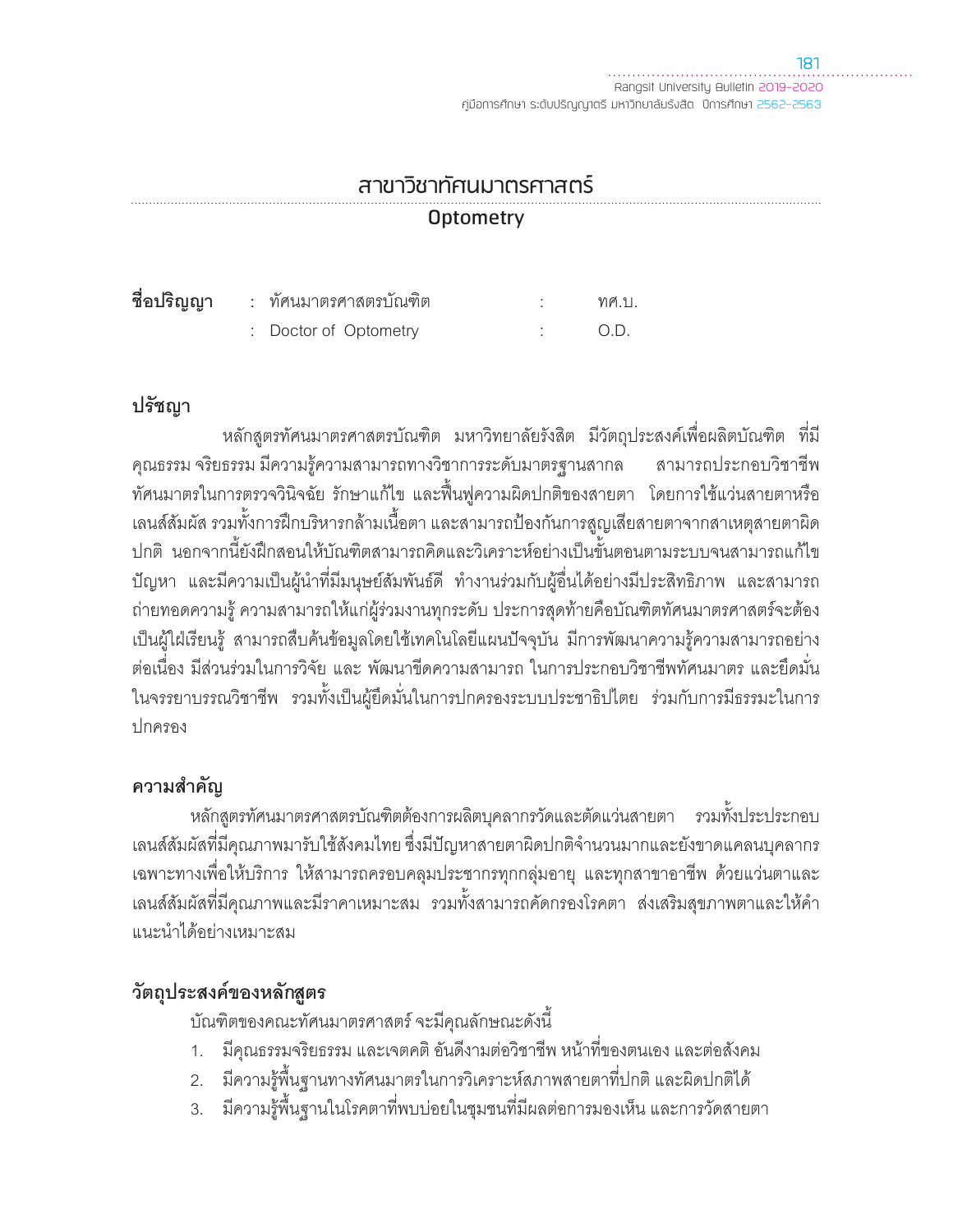4. มีความรู้ความชำนาญในการวัดสายตา และประกอบแว่นตาที่มีคุณภาพและเป็นมาตรฐาน

. มีความรู้ความสามารถ และความชำนาญในการใช้อุปกรณ์ เครื่องมือตรวจพิเศษทางตา การ แปลผลเชิงอธิบายให้แก่ผู้รับริการได้

6. สามารถทำงานเป็นที่มร่วมกับจักษุแพทย์ พยาบาลจักษุ พยาบาลวัดแว่น ช่างแว่นตา ้บุคลากรสายสุขภาพ และวิชาชีพอื่นๆที่เกี่ยวข้อง

7. มีมนุษยสัมพันธ์ที่ดี สามารถติดต่อสื่อสาร และถ่ายทอดความรู้ได้อย่างมีประสิทธิภาพ

8. สามารถวางแผนป้องกันการสูญเสียสายตาจากสายตาผิดปกติ และเป็นผู้นำในที่มสุขภาพตา ที่จะอุทิศเวลาแนะนำการส่งเสริมสุขภาพตาแก่ประชาชนได้ รวมทั้งการคัดกรองและแนะนำไปรักษาโรคตา ต่อได้อย่างเหมาะสม

. มีความรู้ความสามารถในการวิจัยในทางทัศนมาตรศาสตร์ทั้งทางด้านวิชาการและระบบการ ให้บริการสุขภาพ

. 10. สามารถพัฒนาตนเองให้เข้ากับประเพณี วัฒนธรรม และ สิ่งแวดล้อมในท้องถิ่นที่อยู่อาศัย หรือทำการงานคาซีพ

| จำนวนหน่วยกิตรวมตลอดหลักสูตร                     | 192 หน่วยกิต |    |             |
|--------------------------------------------------|--------------|----|-------------|
| โครงสร้างหลักสูตร                                |              |    |             |
| หมวดวิชาศึกษาทั่วไป 30 หน่วยกิต ประกอบด้วย       |              |    |             |
| 1) กลุ่มวิชามนุษยศาสตร์และสังคมศาสตร์ 9 หน่วยกิต |              |    |             |
| 2) กลุ่มวิชาวิทยาศาสตร์และคณิตศาสตร์ 3 หน่วยกิต  |              |    |             |
| 3) กลุ่มวิชาภาษา                                 |              |    | 15 หน่วยกิต |
| 4) กลุ่มวิชาสหวิทยาการและพลศึกษา  3 หน่วยกิต     |              |    |             |
| หมวดวิชาเฉพาะ  156 หน่วยกิต ประกอบด้วย           |              |    |             |
| 1) วิชาพื้นฐานวิชาชีพ                            |              | 71 | หน่วยกิต    |
| 2) วิชาชีพ                                       |              |    | 85 หน่วยกิต |
| หมวดวิชาเลือกเสรี ไม่น้อยกว่า                    |              | 6  | หน่วยกิต    |

# แนวทางประกอบวิชาชีพ

นักทัศนมาตรในระบบราชการ ได้แก่ โรงพยาบาลของกระทรวงสาธารณสุข กระทรวงกลาโหม กระทรวงมหาดไทย และโรงพยาบาลของมหาวิทยาลัย

นักทัศนมาตรในโรงพยาบาล หรือคลินิกเอกชนที่เกี่ยวข้องกับสายตา สถานประกอบการส่วนตัวที่ ้เกี่ยวกับสายตาหรือแว่นตา โรงงานอุตสาหกรรมเกี่ยวกับเลนส์ องค์การบริหารส่วนจังหวัด องค์การบริหาร ส่วนตำบล องค์การกีฬา โรงเรียนการศึกษาพิเศษ และหน่วยงานที่เกี่ยวข้อง

อาจารย์ผู้สอนวิชาทัศนมาตรศาสตร์ และวิชาอื่นๆที่เกี่ยวข้อง ในสถานศึกษาของรัฐและเอกชน บริษัทหรือห้างร้านเกี่ยวกับอุตสาหกรรมเลนส์และแว่นตา เลนส์สัมผัส (contact lens) รวมถึงผู้เชี่ยวชาญ ด้านเครื่องมือทางจักษุ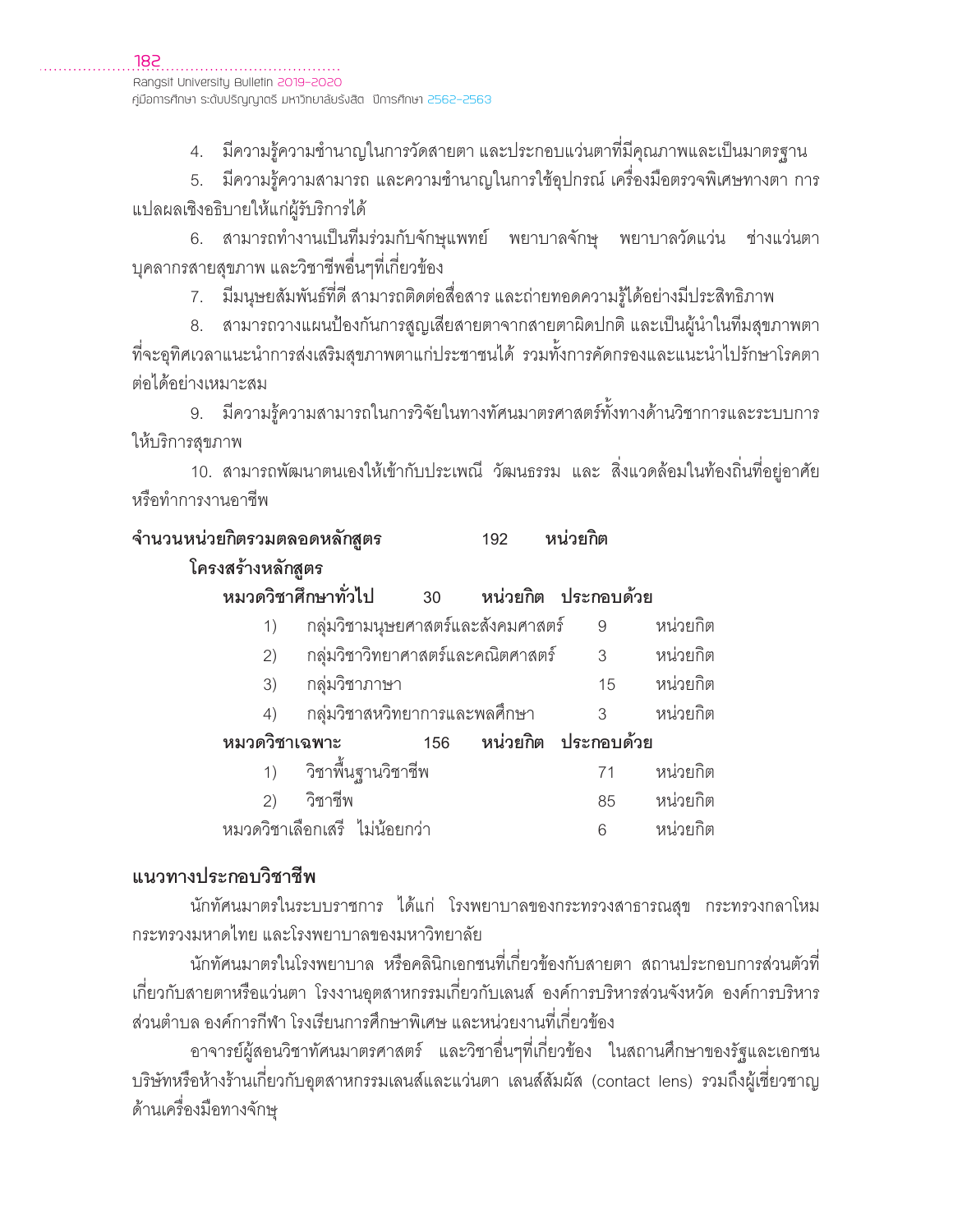#### **183** Rangsit University Bulletin 2019-2020 คู่มือการศึกษา ระดับปริญญาตรี มหาวิทยาลัยรังสิต ปีการศึกษา 2562-2563

# Ǩ¦¼¯ŰÀ´¼µ¼¼³¾¼¤»Ű¦¼ĥ¯Ű¼µĥ¯þ

| แผนการศึกษา ชั้นปีที่ 1 |                                                |                  |  |  |  |
|-------------------------|------------------------------------------------|------------------|--|--|--|
| ภาคการศึกษาฤดูร้อน      |                                                |                  |  |  |  |
|                         | RSU xxx General Education Elective             | $6(x-x-x)$       |  |  |  |
|                         | $(group 3-8)$                                  |                  |  |  |  |
|                         | RSU 111 Dharmacracy                            | $2(2-0-4)$       |  |  |  |
|                         |                                                | Total 5 credit   |  |  |  |
| ภาคการศึกษาที่ 1        |                                                |                  |  |  |  |
|                         | CHM 131 General Chemistry                      | $3(3-0-6)$       |  |  |  |
|                         | CHM 132 General Chemistry Laboratory 1(0-3-2)  |                  |  |  |  |
|                         | THA 126 Thai Language for                      | $3(2 - 2 - 5)$   |  |  |  |
|                         | Communication                                  |                  |  |  |  |
|                         | <b>SRSU xxx General Education Elective</b>     | $6(x-x-x)$       |  |  |  |
|                         | $(group 3-8)$                                  |                  |  |  |  |
|                         | OPM 101 Introduction to Optometry              | $3(3-0-6)$       |  |  |  |
|                         | and Basic Optometric Practice                  |                  |  |  |  |
|                         | ENL 125 English for Global Expbration 3(2-2-5) |                  |  |  |  |
|                         | RSU xxx General Education Elective             | $6(x-x-x)$       |  |  |  |
|                         | $(group 3-8)$                                  |                  |  |  |  |
|                         | RSU 112 Sports for Health                      | $1(x-x-x)$       |  |  |  |
|                         |                                                | total 20 credits |  |  |  |
| ภาคการศึกษาที่ 2        |                                                |                  |  |  |  |
|                         | BIO 131 General Biology                        | $3(3-0-6)$       |  |  |  |
|                         | BIO 132 General Biology Laboratory             | $1(0-3-2)$       |  |  |  |
|                         | ENL 126 English inTED-Technology,              | $3(2 - 2 - 5)$   |  |  |  |
|                         | Entertainment, and Design                      |                  |  |  |  |
|                         | CHN 101 Chinese for Everyday                   | $3(2 - 2 - 5)$   |  |  |  |
|                         | Communication I                                |                  |  |  |  |
|                         | RSU xxx General Education Elective             | $6(x-x-x)$       |  |  |  |
|                         | $(group 3-8)$                                  |                  |  |  |  |
|                         | PHY 135 Life Science Physics                   | $3(2 - 3 - 6)$   |  |  |  |
|                         | ANA 100 Basic Anatomy                          | $3(2 - 3 - 6)$   |  |  |  |
|                         |                                                | total 19 credit  |  |  |  |

# $\,$ แผนการศึกษา ชั้นปีที่ 2

# ภาคการศึกษาฤดูร้อน

|                  | PMC 100 Introduction to Pharmacology 3(3-0-6) |                 |
|------------------|-----------------------------------------------|-----------------|
|                  |                                               | total 3 credit  |
| ภาคการศึกษาที่ 1 |                                               |                 |
|                  | PSO 100 Basic Physiology                      | $3(3-0-6)$      |
|                  | XXX xxx  Internationel languages              | $3(2 - 2 - 5)$  |
|                  | RSU xxx General Education Elective            | $6(x-x-x)$      |
|                  | $(group 3-8)$                                 |                 |
|                  | OPM 201 Ocular Anatomy                        | $3(2 - 3 - 6)$  |
|                  | OPM 202 Ocular Histology and                  | $2(1-2-3)$      |
|                  | Embryology                                    |                 |
|                  | OPM 203 Physiological Optics                  | $3(2 - 3 - 6)$  |
|                  | OPM 208 Neuroscience                          | $2(2-0-4)$      |
|                  | OPM 210 Geometric Optic I                     | $3(2 - 3 - 6)$  |
|                  |                                               | total 19 credit |
| ภาคการศึกษาที่ 2 |                                               |                 |
|                  | OPM 205 Ocular Physiology                     | $3(2 - 3 - 6)$  |
|                  | OPM 206 Medical and Ocular                    | $2(2-0-4)$      |
|                  | Biochemistry                                  |                 |
|                  | OPM 207 Neurophysiology of Vision             | $2(2-0-4)$      |
|                  | OPM 209 Basic Epidemiology and                | $2(2-0-4)$      |
|                  | Public Health                                 |                 |
|                  | OPM 211 Geometrical Optic II                  | $3(2 - 3 - 6)$  |
|                  | MIC 304 Ocular Microbiology                   | $4(3-3-8)$      |
|                  | PAT 300 Basic and Systemic Pathology 4(3-3-8) |                 |
|                  |                                               | total 20 credit |
|                  |                                               |                 |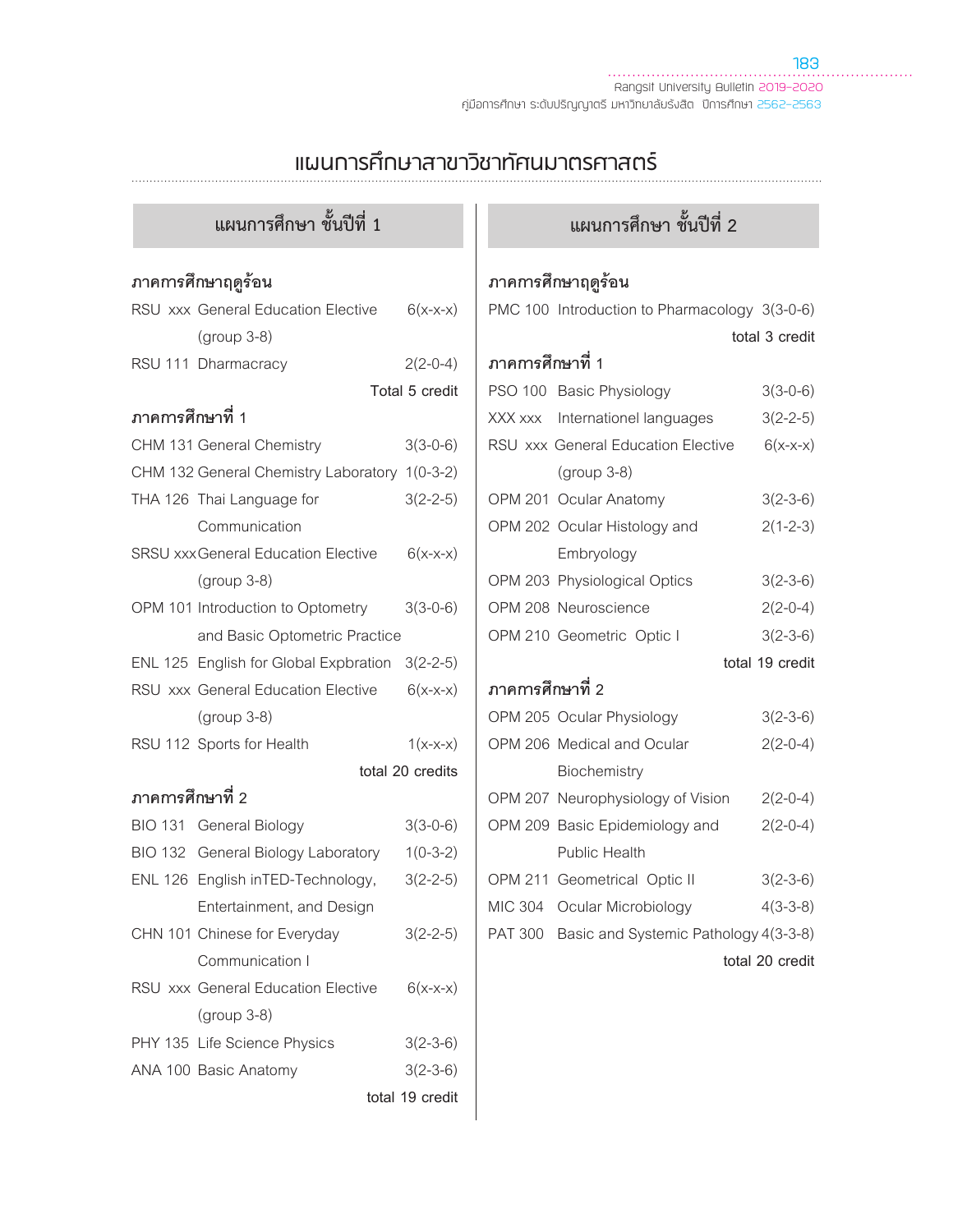# **ĒñîÖćøýċÖþćǰßĆĚîðŘìĊęǰ ĒñîÖćøýċÖþćǰßĆĚîðŘìĊęǰ**

# **์**<br>ภาคการศึกษาที่ 1

| <b>OPM 301</b>   | Theoretical Optometry       | $3(2 - 3 - 6)$  |
|------------------|-----------------------------|-----------------|
| <b>OPM 310</b>   | Clinical Interview and      | $3(2 - 3 - 6)$  |
|                  | Health History Taking       |                 |
| <b>OPM 312</b>   | Ophthalmic Optics I         | $3(2 - 3 - 6)$  |
| OPM 313          | Diagnostic Procedures I     | $3(1-6-5)$      |
| <b>OPM 314</b>   | Optical Workshop            | $3(2 - 3 - 6)$  |
| XXX              | Elective subject $3(x-x-x)$ |                 |
|                  |                             | total 18 credit |
| ภาคการศึกษาที่ 2 |                             |                 |
| OPM 307          | Principles and Methods of   | $3(2 - 3 - 6)$  |
|                  | <b>Physical Assessment</b>  |                 |
| <b>OPM 309</b>   | Occupational and Sport      | $3(3-0-6)$      |
|                  | Optometry                   |                 |
| <b>OPM 311</b>   | <b>Clinical Assessment</b>  | $3(2 - 3 - 6)$  |
| <b>OPM 315</b>   | <b>Ophthalmic Optics II</b> | $3(2 - 3 - 6)$  |
| <b>OPM 316</b>   | Diagnostic Procedures II    | $3(1-6-5)$      |
| $XXX$            | Elective subject            | $3(x-x-x)$      |
|                  |                             | total 18 credit |
|                  |                             |                 |

# $\mathfrak m$ าคการศึกษาที่ 1

|                  | OPM 401 Biostatistics in Optometry | $2(2-0-4)$      |
|------------------|------------------------------------|-----------------|
|                  | OPM 402 Ocular Diseases and        | $3(2 - 3 - 6)$  |
|                  | Pathology - Anterior Segment       |                 |
| OPM 404          | Ocular Pharmacology                | $2(2-0-4)$      |
| OPM 405          | <b>Contact Lens</b>                | $3(2 - 3 - 6)$  |
|                  | OPM 407 Public Health Policy and   | $2(2-0-4)$      |
|                  | Optometric Profession              |                 |
|                  | OPM 411 Binocular Vision and       | $3(2-3-6)$      |
|                  | <b>Ocular Motility</b>             |                 |
|                  |                                    | total 15 credit |
| ภาคการศึกษาที่ 2 |                                    |                 |
|                  | OPM 403 Ocular Diseases and        | $3(2 - 3 - 6)$  |
|                  | Pathology - Posterior Segment      |                 |
|                  | OPM 406 Contact Lens Clinic        | $3(2 - 3 - 6)$  |
|                  | OPM 408 Visual Perception and      | $3(3-0-6)$      |
|                  | Learning Disabilities              |                 |
|                  | OPM 409 Legal and Professional     | $2(2-0-4)$      |
|                  | Aspects of Optometry               |                 |
|                  | OPM 410 Basic Visual Therapy       | $3(2-3-6)$      |
|                  | OPM 494 Introduction to Optometric | $3(0-9-5)$      |
|                  | Clinic                             |                 |
|                  |                                    | total 17 credit |

**184**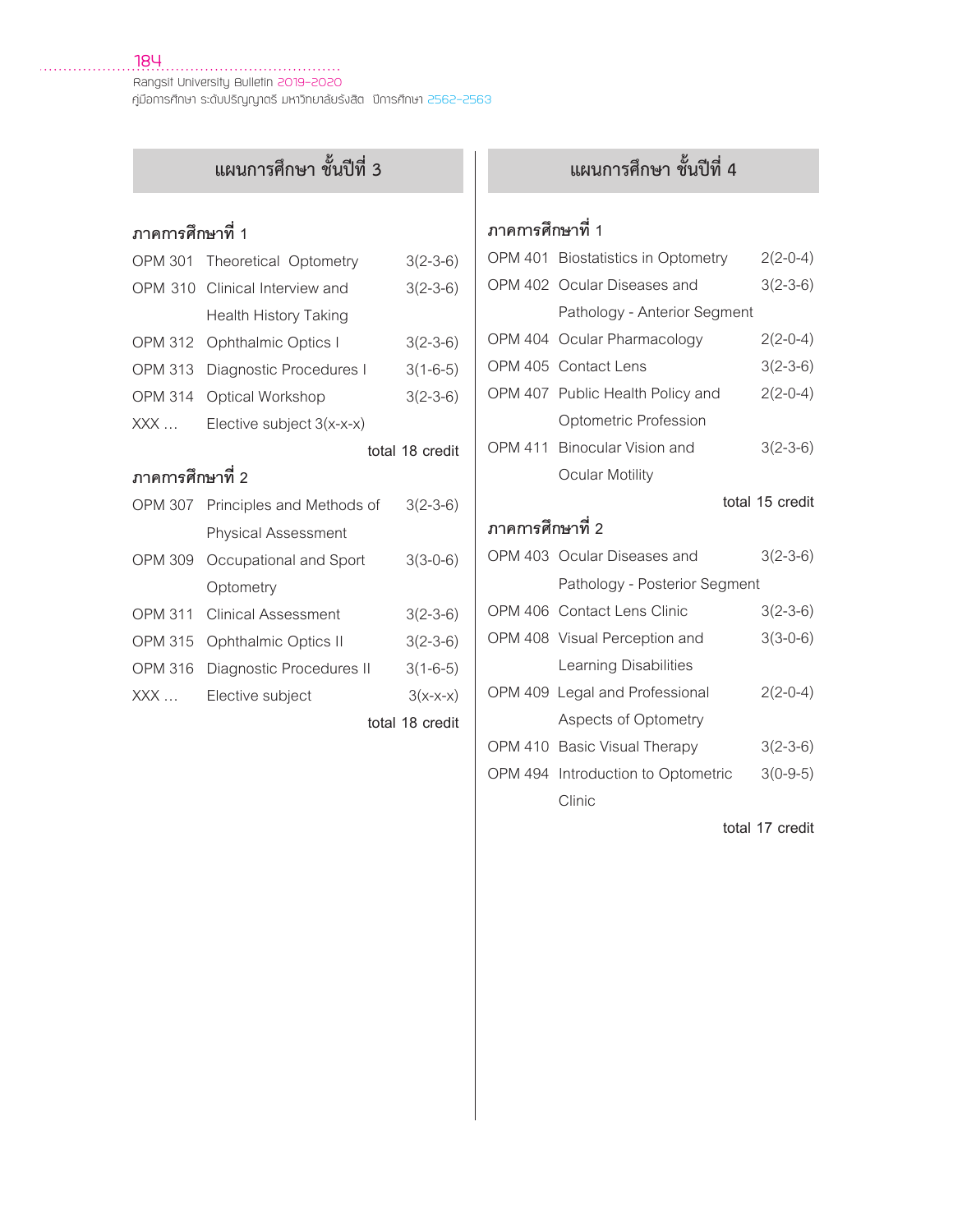# $\frac{1}{2}$ แผนการศึกษา ชั้นปีที่ 5 **โต**้อง 1 แผนการศึกษา ชั้นปีที่ 6

# **์**<br>ภาคการศึกษาที่ 1

| OPM 511          | Pediatric Optometry                    | $3(3-0-6)$      |
|------------------|----------------------------------------|-----------------|
| OPM 512          | Geriatric Optometry                    | $3(3-0-6)$      |
| OPM 513          | Low Vision and Rehabilitation 3(3-0-6) |                 |
| OPM 591          | Internal Optometric Clinic             | $3(0-9-5)$      |
|                  | Externship I                           |                 |
| OPM 593          | Special Project: Optometric 2(0-6-3)   |                 |
|                  | Research I                             |                 |
|                  |                                        | total 14 credit |
| ภาคการศึกษาที่ 2 |                                        |                 |
| OPM 514          | Knowledge and Morality                 | $2(2-0-4)$      |
| OPM 515          | Applied Ocular Therapeutics 3(2-3-6)   |                 |
| OPM 516          | Socio-economic Aspects                 | $2(2-0-4)$      |
|                  | of Optometry                           |                 |
| OPM 592          | Internal Optometric Clinic             | $3(0-9-5)$      |
|                  | Externship II                          |                 |
| OPM 594          | Special Project: Optometric 2(0-6-3)   |                 |
|                  | Research II                            |                 |
|                  |                                        | total 12 credit |

### **ภาคการศึกษาที่** 1

OPM 691 External Optometric Clinic 6(0-35-18) Externship

#### total 6 credit

# **ภาคการศึกษาที่** 2

OPM 692 Extension Optometric Clinic 6(0-35-18) Externship

total 6 credit

Total Required 192 credits